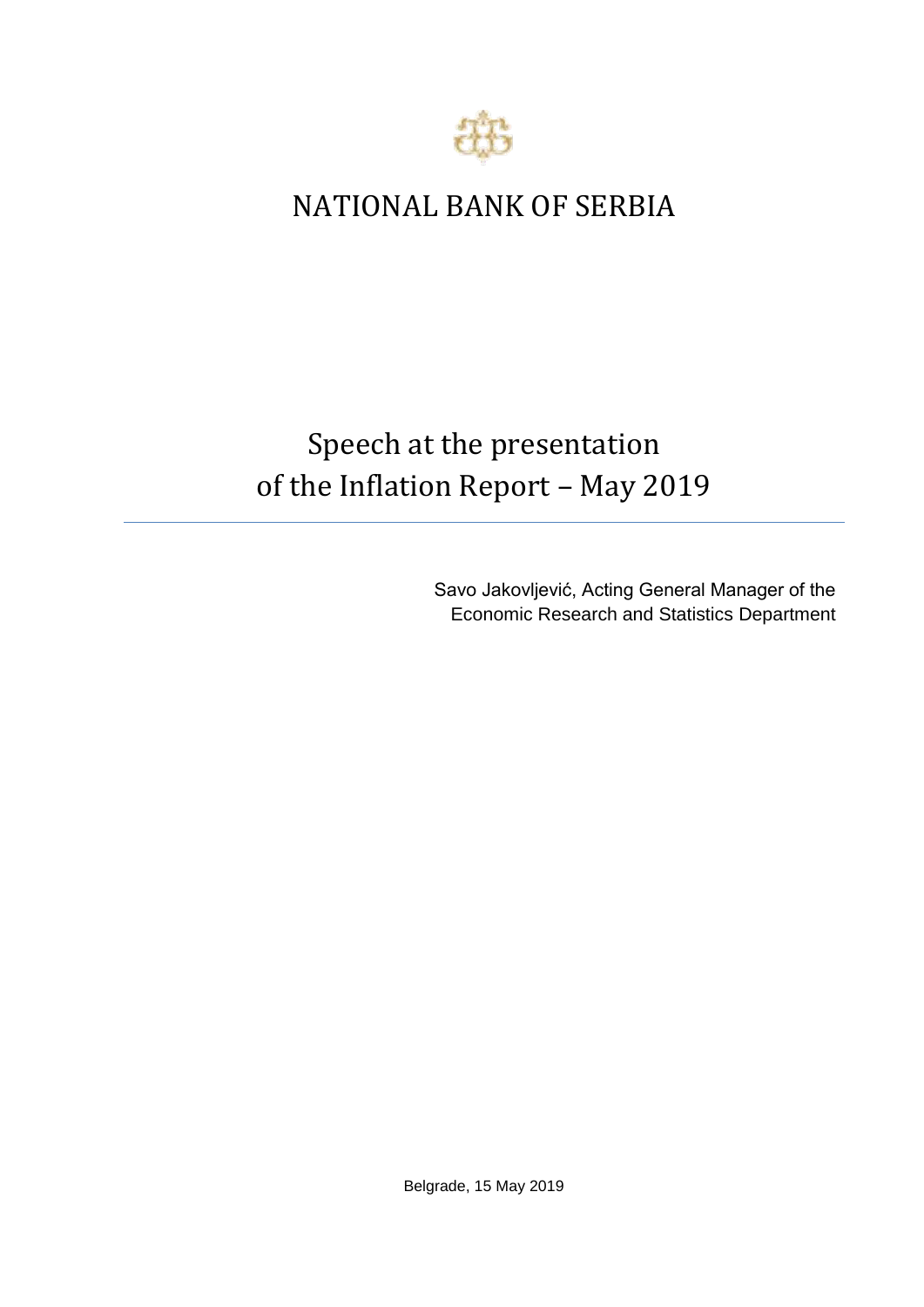We shall now present to you the current and expected economic developments in the domestic and international environment, which have motivated monetary policy decisions of the NBS.

\* \* \*

At the start, I will give a brief overview of developments in the international environment, which is still beset with considerable uncertainty, and the impact of such environment on emerging economies, Serbia included. Since our presentation in February, the global growth outlook has deteriorated again, notably in the short run. However, the recent announcements of leading central banks that the normalisation of their monetary policies will be slower, the easing of trade tensions and the latest macroeconomic data suggest that global trends in the coming period could be somewhat more favourable than expected. The growth forecast of the euro area, our key trade partner, was revised down for this year, but Q1 growth surprised on the upside, speeding up to 0.4%, from 0.2% and 0.1% in the previous two quarters. Though slightly revised up, the economic growth of countries of our region, which are also our important trade partners, is expected to remain relatively high, led by elevated domestic demand.



The inflation outlook has also been revised down in the majority of countries, primarily due to the expected global growth slowdown. A risk associated with global oil prices is present as well. Our projection assumes that euro area inflation will move in accordance with the ECB's projection – below the inflation target in the next two years as well. In light of this, the growth in our import prices is likely to remain relatively low.

In the context of expected lower global growth and a slower rise in inflation, the Fed announced it would be "patient" on any future interest-rate moves, while the ECB announced a new long-term financing programme, to be implemented from September 2019 to March 2021, so as to ensure that lending conditions remain favourable. This should positively affect conditions in the international financial market and capital flows towards emerging economies, as well as the stability of their FX markets. It, however, remains uncertain to what extent the normalisation of monetary policies of leading central banks will be slower and different from market expectations, which mandates caution, since this could trigger sudden changes in global capital flows.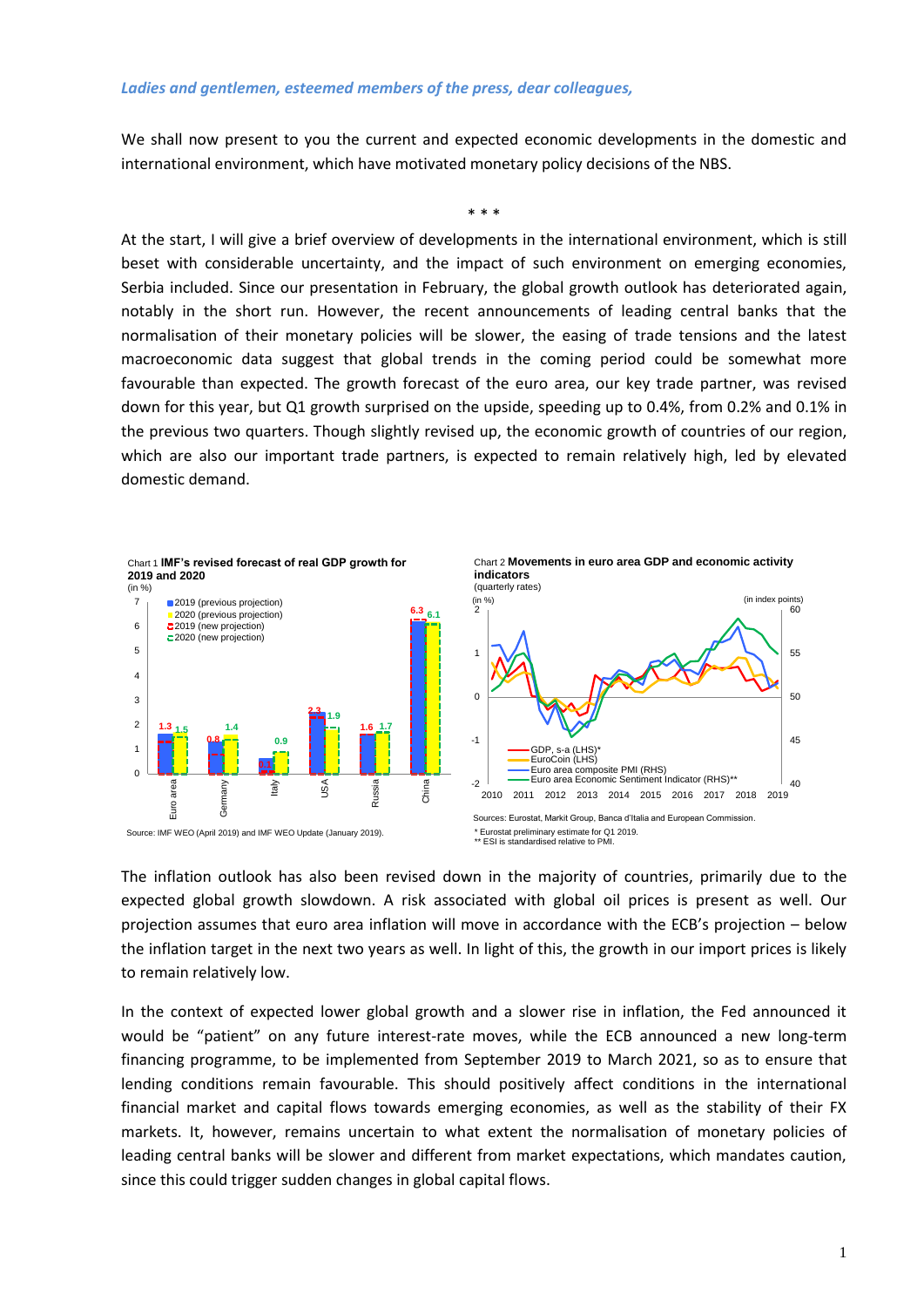Uncertainty as to future movements in the international environment is also associated with global primary commodity prices. Also uncertain is the movement in global oil prices, which since the start of the year went up by around 30% (to around USD 70 per barrel), reflecting the cap on production of leading world exporters and geopolitical tensions. However, market participants do not expect any significant oil price hikes in the coming period. Moreover, according to futures, oil prices are likely to stay at the current level by late this year, and to be somewhat lower in the next two years. As suggested by futures, no significant changes in global primary agricultural commodity prices are expected either.





Sources: Euronext and NBS calculation.

In contrast to uncertainties in the international environment, the domestic macroeconomic conditions of monetary policy conduct remain favourable. Q1 saw a fiscal surplus of RSD 11.2 bn, against the backdrop of much higher government capital expenditure and increased outlays for wages and pensions, owing to economic growth and rising employment and wages. At the same time, the share of public debt in GDP fell to 50.9% at end-March. Its downward trajectory is expected in the coming period as well.

The share of external debt in GDP is also declining, which, along with the high FDI inflow, contributes to the sustainability of the country's external position. FDI still largely covers the current account deficit, which has been, since the start of the year, under the impact of rising investment and dented external demand, as well as 100% tariffs on products delivered to Kosovo and Metohija. Goods imports rose somewhat faster than exports owing to the continuation of the investment cycle. Despite the slowdown in external demand, exports growth remained relatively high thanks to new production capacities and the exports of agricultural inventories from last season. The current account deficit is estimated at around 5.0% of GDP this year. It is expected to narrow further in the medium run, on the back of earlier investment in tradable sectors. The net FDI inflow is assessed to be stable in the coming years, at the level of around 5% of GDP, and will be, as so far, more than sufficient to cover the current account deficit.

The improved internal and external position of the country, along with sustainable economic growth, is the basis for further improvements of our country's outlook. This is confirmed by the low risk premium and a more favourable credit rating of the country, which strengthens Serbia's resilience. Following moderate depreciation pressures in January, appreciation pressures – which marked the past two years as well – have re-emerged as of February. To mitigate excessive short-term volatility of the dinar against the euro, since the start of the year the NBS has intervened by buying EUR 110 mn net, thus pushing up the country's FX reserves.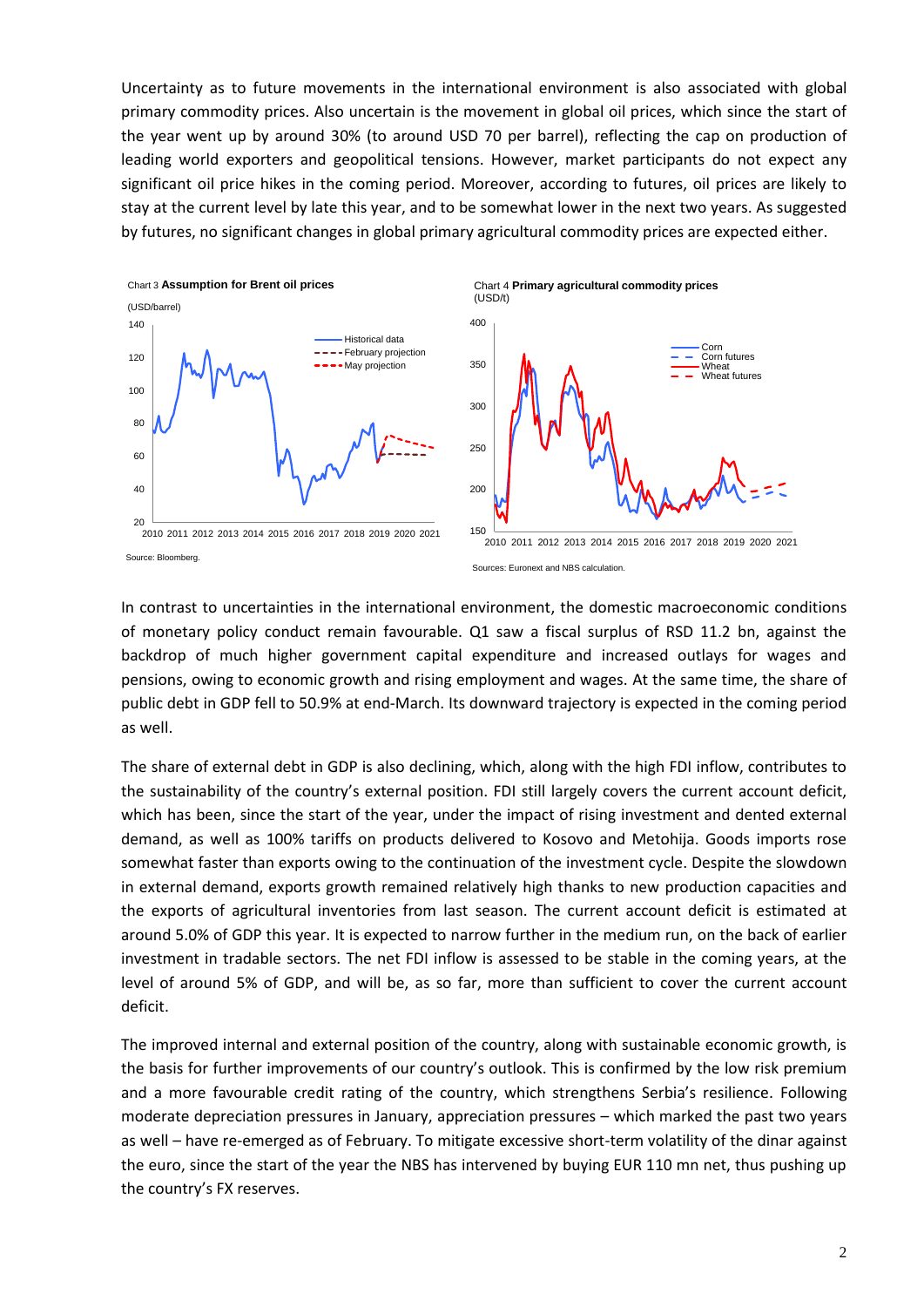Chart 5 **Risk premium indicator − EMBI by country**  (daily, in basis points)

Serbia<br>EMBI Europe Croatia<br>Hungary Coland Hungary Poland Turkey Romania

Source: JP Morgan





The NBS's key policy rate is at its lowest level in the inflation targeting regime (3.0%), which reflects positively on the terms of financing of the private sector and government. Interest rates on dinar loans dropped to new lows which, coupled with the rising economic activity, wages and employment, led to a stable growth in lending of 10.1% y-o-y in March (excluding the exchange rate effect). If the effects of NPL write-off and assignment are excluded from the calculation, lending growth is even stronger, measuring 12.2%.



Chart 8 **NPL share in total loans, gross principle**





Economic activity continued up for the eighteenth consecutive quarter, with Q1 2019 witnessing growth in all key sectors, except for agriculture due to the high base effect. The greatest contributor to Q1 growth was the rebound in industrial production, which had been affected by the euro area slowdown for most of 2018. Still, the effect of the weaker external demand on industrial production remains visible – together with the base effect in agriculture, it led to the 2.3% y-o-y GDP growth in Q1, as estimated by the Serbian Statistical Office.

We kept the GDP growth forecast for 2019 at 3.5%, with a slight change in the growth structure. Same as in the previous projection, GDP is expected to be fully led by domestic demand, which is likely to enjoy higher growth thanks to more favourable trends in final consumption and especially investment since the start of the year. On the other hand, due to the slower growth in the euro area, the negative contribution of net exports should be somewhat higher compared to the previous projection. GDP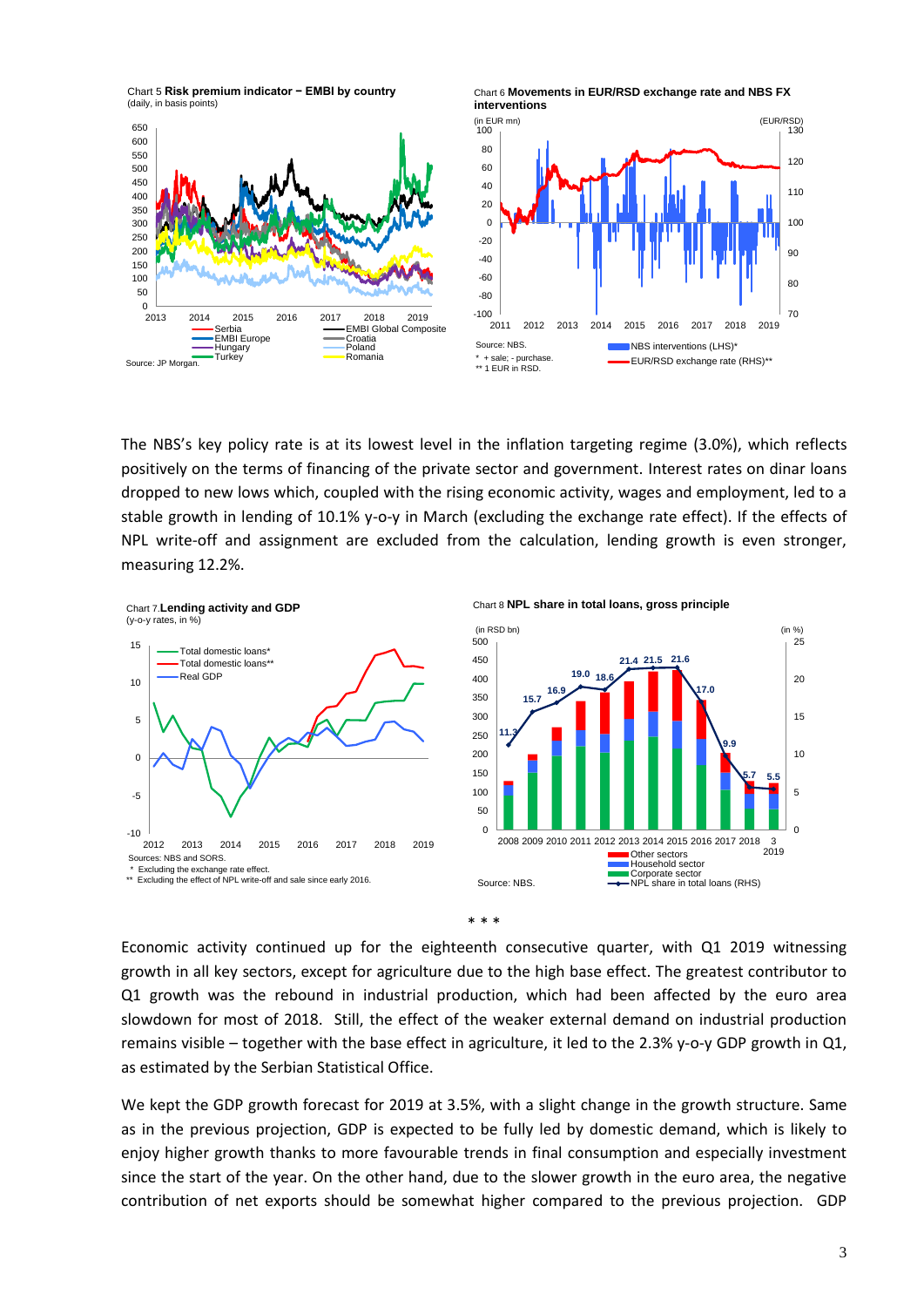growth is expected to pick up in the medium-term, to around 4%, led by investment, exports and household consumption rising on sustainable grounds.





Inflation continued to move within the bounds of the target (3.0±1.5%) and, consistent with our announcements, gradually approached the target midpoint since the start of the year. It should be noted that more than half of the April's inflation of 3.1% y-o-y was triggered by the rise in vegetable prices. On the other hand, core inflation remained low, moving between 1.2 and 1.4% y-o-y since the beginning of the year.

Chart 11 **Contribution of CPI components to y-o-y inflation** (in pp)



Chart 12 **Current inflation and one-year ahead inflation expectations\***

I II III IV 2019



Sources: Gallup, Ipsos/Ninamedia, Bloomberg and NBS.

I II III IV 2020 I '21

<sup>\*</sup> Ipsos and Gallup agencies until December 2014, Ninamedia agency since December 2014, and Ipsos agency since January 2018.